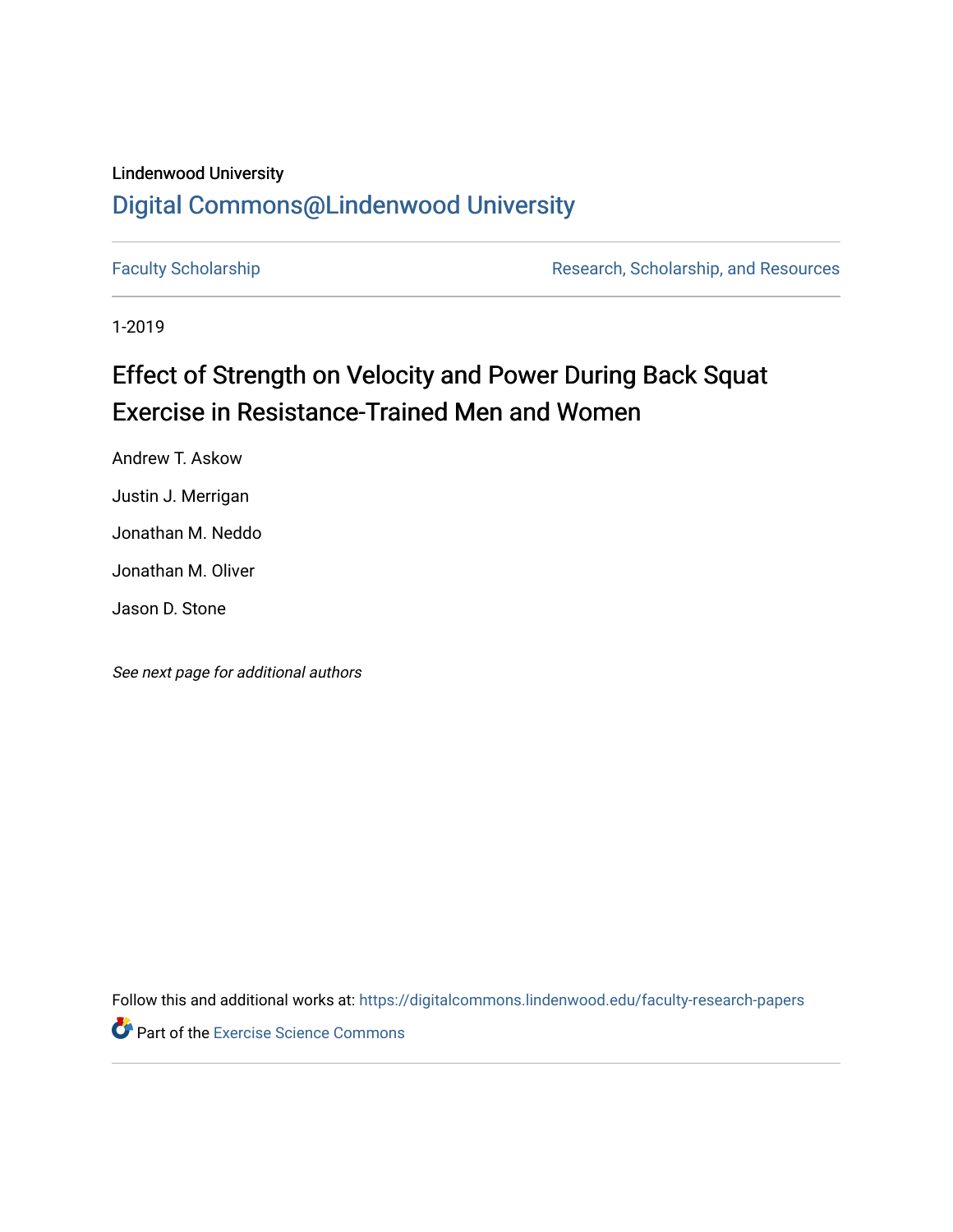### Authors

Andrew T. Askow, Justin J. Merrigan, Jonathan M. Neddo, Jonathan M. Oliver, Jason D. Stone, Andrew R. Jagim, and Margaret T. Jones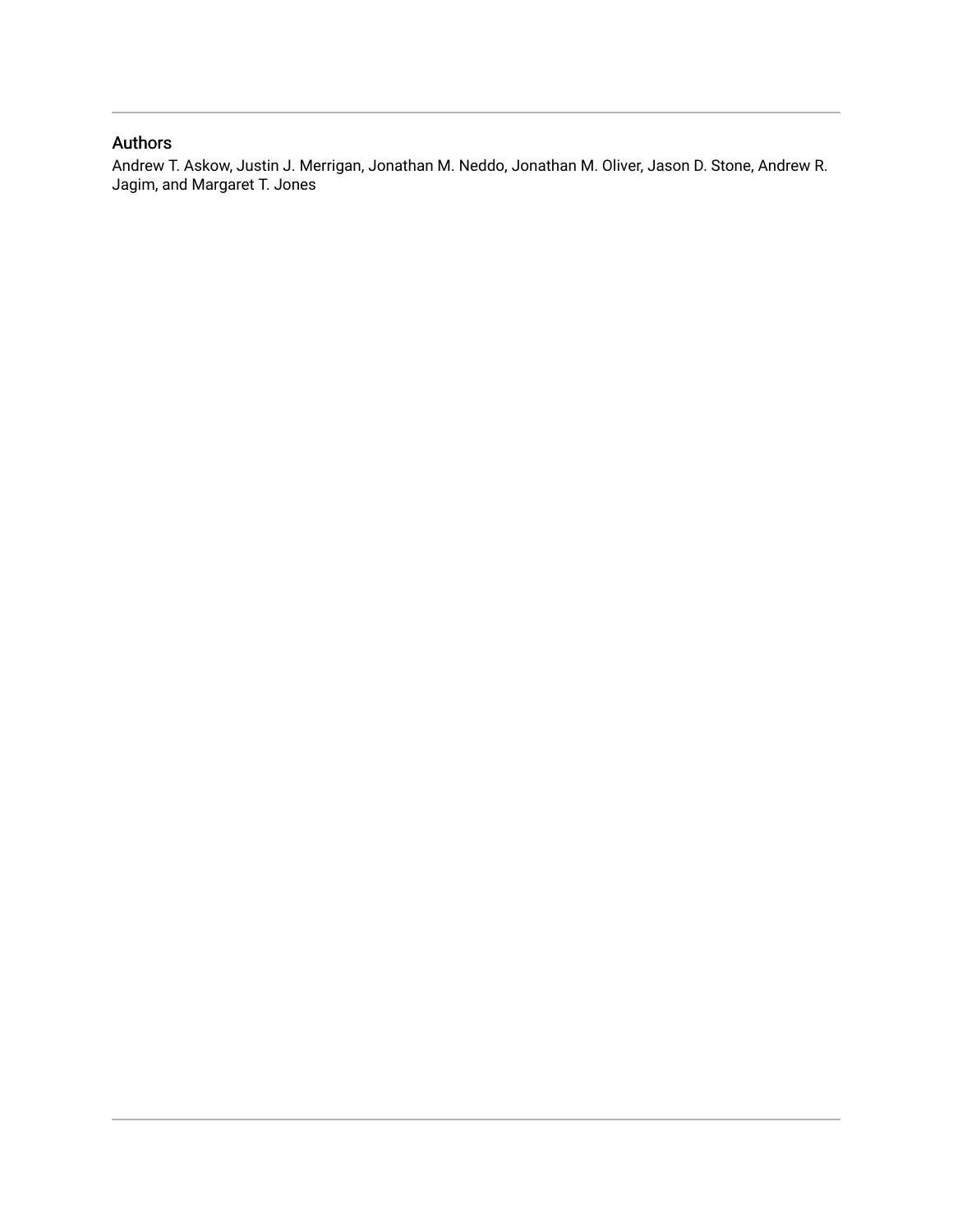# EFFECT OF STRENGTH ON VELOCITY AND POWER DURING BACK SQUAT EXERCISE IN RESISTANCE-TRAINED MEN AND WOMEN

Andrew T. Askow, $^1$  Justin J. Merrigan, $^{2,3}$  Jonathan M. Neddo, $^{2,3}$  Jonathan M. Oliver, $^1$ JASON  $\, {\bf D.}~ {\rm STONE}, ^1$  Andrew  $\, {\bf R.}~ {\rm JAGIM}, ^4$  and Margaret T. Jones $^{2,3}$ 

<sup>1</sup>Department of Kinesiology, The Sport Science Center at Texas Christian University, Texas Christian University, Fort Worth, Texas <sup>2</sup>Center for Sports Performance, George Mason University, Fairfax, Virginia <sup>3</sup>Division of Health and Human Performance, George Mason University, Fairfax, Virginia <sup>4</sup>Department of Exercise Science, Lindenwood University, St. Charles, Missouri

#### ABSTRACT

Askow, AT, Merrigan, JJ, Neddo, JM, Oliver, JM, Stone, JD, Jagim, AR, and Jones, MT. Effect of strength on velocity and power during back squat exercise in resistance-trained men and women. J Strength Cond Res 33(1): 1-7, 2019-The purpose was to examine load-velocity and load-power relationships of back squat in resistance-trained men ( $n = 20$ , 21.3)  $±$  1.4 years, 183.0  $±$  8.0 cm, 82.6  $±$  8.0 kg, 11.5  $±$  5.0% total body fat) and women ( $n = 18$ ; 20.0  $\pm$  1.0 years; 166.5  $\pm$ 6.9 cm; 63.9  $\pm$  7.9 kg, 20.3  $\pm$  5.0% body fat). Body composition testing was performed followed by determination of back squat 1 repetition maximum (1RM). After at least 72 hours of recovery, subjects returned to the laboratory and completed 2 repetitions at each of 7 separate loads (30, 40, 50, 60, 70, 80, and 90% 1RM) in a random order. During each repetition, peak and average velocity and power were quantified using a commercially available linear position transducer. Men produced higher absolute peak and average power and velocity at all loads. When power output was normalized for body mass, significant differences remained. However, when normalizing for strength, no significant differences were observed between sexes. Furthermore, when subjects were subdivided into strong and weak groups, those above the median 1RM produced higher peak power, but only at loads greater than 60% 1RM. It was concluded that differences between men and women may be a result of strength rather than biological sex. Furthermore, training for maximal strength may be an appropriate method to augment maximal power output in those athletes who exhibit low levels of strength.

#### KEY WORDS kinetics, kinematics, sex differences

Address correspondence to Dr. Margaret T. Jones, mjones15@gmu.edu.  $33(1)/1 - 7$ 

Journal of Strength and Conditioning Research 2018 National Strength and Conditioning Association

#### **INTRODUCTION**

The ability to generate high levels of power is critical<br>to sport performance (14) and, as a result, has<br>spurred numerous studies searching for ways to<br>improve power production (26,33,34). One well-<br>studied, widely used mo to sport performance (14) and, as a result, has spurred numerous studies searching for ways to improve power production (26,33,34). One wellstudied, widely used modality to augment power output is the use of free-weight resistance training (20,26). However, the most effective way to incorporate resistance training to increase power is debatable. The use of velocity-based training has been reported to enhance power performance and has gained popularity as a method from which to prescribe training loads and assess adaptations (12,13,25) as opposed to using traditional loading schemes based solely on percentages of the 1 repetition maximum (1RM). The velocity-based training method is effective due to a strong relationship between relative load and movement velocity (13); yet, further research is needed to clarify its application.

To date, the majority of research surrounding velocity and power profiling in athletes has been conducted in men with an absence of comparable data in women (19,37). This provides an exercise programming challenge for practitioners because many of the characteristics that are strongly associated with maximal power or speed have been shown to differ between men and women (19,37). Such disparities in strength and body size may lead to differences in performance characteristics  $(1,35,36)$ . Indeed, recent reports suggest that men and women differ in the amount of power they can produce (10,38). However, research, in which power differences have been investigated, has not accounted for sex differences in strength and body size. Moreover, studies exploring the relationship of strength and size to performance outcomes between men and women are limited.

The present investigation evaluated the load-velocity and load-power relationships in the barbell back squat of resistance-trained (RT) men and women. The main objectives of this study were to determine whether or not men and women differ in power production and speed across a spectrum of loads, and to investigate the relationship

VOLUME 33 | NUMBER 1 | JANUARY 2019 |  $1$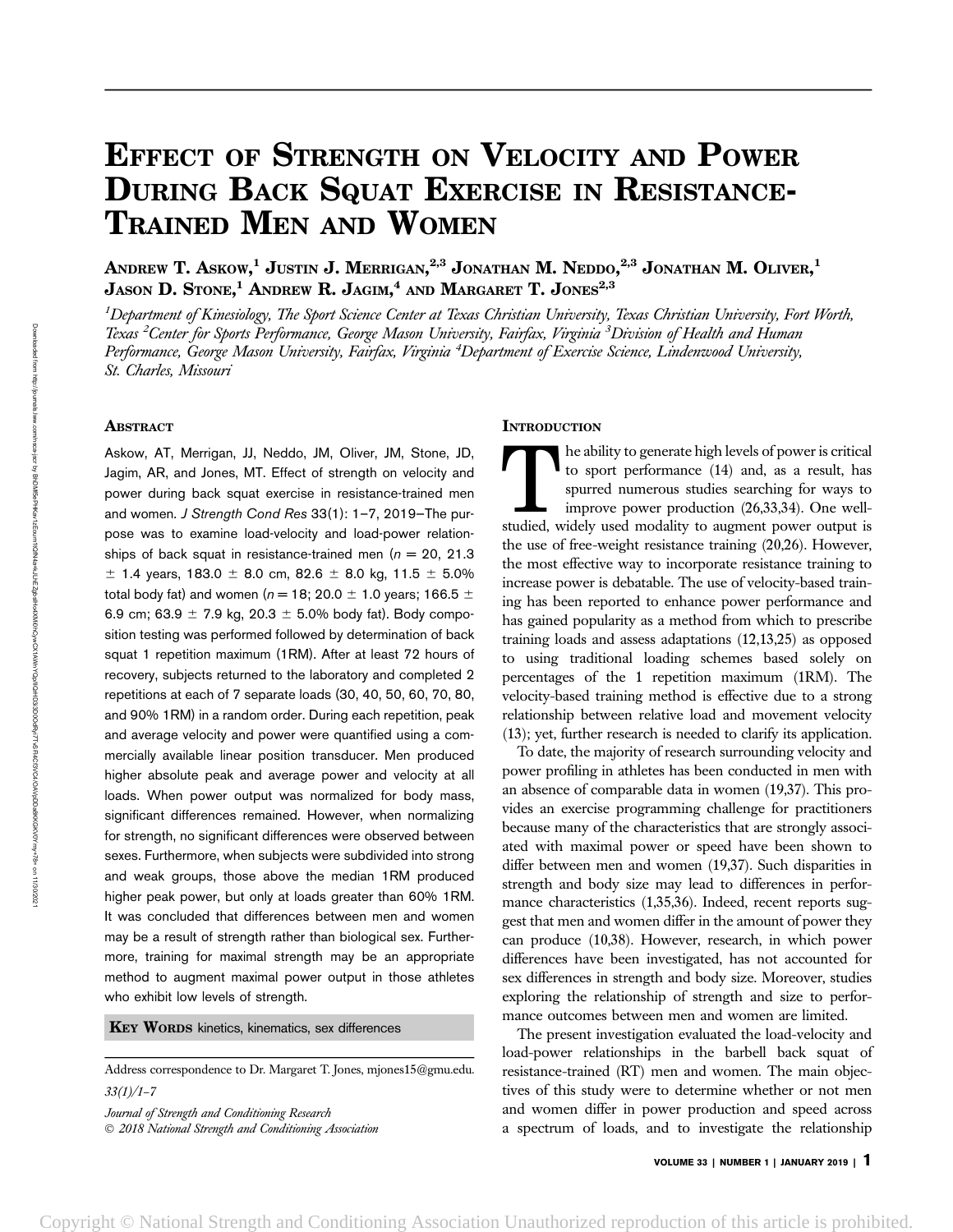| Variable                       | Men $(n = 20)$   | Women $(n = 18)$ | р      |
|--------------------------------|------------------|------------------|--------|
| Age (yrs)                      | $21.3 \pm 1.4$   | $19.8 \pm 1.1$   | 0.001  |
| Height (cm)                    | $183.0 \pm 7.8$  | $167.2 \pm 7.3$  | 0.0001 |
| Body mass (kg)                 | $82.6 \pm 8.0$   | $63.9 + 7.9$     | 0.0001 |
| Training experience (yrs)      | $3.3 \pm 1.3$    | $2.8 \pm 1.6$    | 0.290  |
| Body fat (%)                   | $11.5 \pm 5.0$   | $20.3 \pm 5.4$   | 0.0001 |
| $1 \text{RM}_{\text{BS}}$ (kg) | $147.0 \pm 28.0$ | $87.8 \pm 12.1$  | 0.0001 |
| $1 \text{RM}_{BS}$ :FFM ratio  | $2.0 \pm 0.4$    | $1.7 \pm 0.2$    | 0.003  |

 $\dagger$ Data are mean  $\pm$  SD.

between strength, body size, and performance outcomes between men and women. It was hypothesized that men would be more powerful and faster than women across the load spectrum, that strength and body size would be strongly related to power and velocity outcomes, and that stronger individuals would be significantly faster and more powerful than weaker individuals.

#### **METHODS**

#### Experimental Approach to the Problem

The current investigation used a between-subject design to determine whether or not differences existed between RT men and women in regard to average power (AP), peak power (PP), average velocity (AV), and peak velocity (PV) when performing the back squat exercise across a range of loads (30– 90% 1RM). After preliminary screening, subjects underwent a familiarization session and determination of a back squat 1 repetition maximum (1RMBS). At least 72 hours after familiarization and 1RM<sub>BS</sub> determination, subjects underwent the experimental testing procedure. Experimental testing procedures required subjects to perform at least 2 repetitions at each of 7 separate loads (i.e., 30, 40, 50, 60, 70, 80, and 90% 1RM), in a randomized order, corresponding to a relative percentage of each subject's 1RM<sub>BS</sub>. During each repetition, AP, PP, AV, and PV were measured using a commercially available linear position transducer (Tendo FitroDyne Unit; Tendo Sport Machines, Trencin, Slovak Republic). Subjects were asked to refrain from lower-body resistance training in the period between the 1RM testing day and the experimental testing day ( $\sim$ 72 hours).

#### **Subjects**

Resistance-trained men (mean  $\pm$  SD:  $n = 20$ , 21.3  $\pm$  1.4 years,  $183.0 \pm 8.0$  cm,  $82.6 \pm 8.0$  kg,  $11.5 \pm 5.0$ % total body fat) and

|  | TABLE 2. Bivariate correlations between body mass, maximal strength, and variables of interest.* |
|--|--------------------------------------------------------------------------------------------------|
|--|--------------------------------------------------------------------------------------------------|

|                | 30%                | 40%                | 50%                | 60%                | 70%                | 80%                | 90%    |
|----------------|--------------------|--------------------|--------------------|--------------------|--------------------|--------------------|--------|
| BM             |                    |                    |                    |                    |                    |                    |        |
| AV             | 0.5551             | 0.5931             | 0.506              | 0.5551             | 0.5001             | $0.402\dagger$     | 0.255  |
| PV             | 0.424 <sub>1</sub> | $0.363 +$          | 0.4561             | $0.388 +$          | 0.236              | 0.240              | 0.252  |
| AP             | 0.8531             | 0.8801             | 0.8371             | 0.8751             | 0.8721             | 0.8601             | 0.849t |
| PP             | 0.7671             | 0.864 <sub>1</sub> | 0.8661             | 0.8731             | 0.8661             | 0.8861             | 0.8801 |
| $1$ RM $_{BS}$ |                    |                    |                    |                    |                    |                    |        |
| AV             | 0.5261             | 0.485 <sub>1</sub> | 0.5081             | 0.4831             | 0.5051             | 0.302              | 0.155  |
| PV             | $0.322 +$          | 0.232              | $0.324\dagger$     | 0.243              | 0.129              | 0.059              | 0.043  |
| AP             | 0.9501             | 0.956 <sub>1</sub> | 0.948              | 0.9551             | 0.964 <sub>1</sub> | 0.917 <sub>1</sub> | 0.8891 |
| PP             | 0.8871             | 0.918 <sub>1</sub> | 0.937 <sub>1</sub> | 0.918 <sub>1</sub> | 0.9051             | 0.9061             | 0.8781 |

 $*$ BM = body mass; AV = average velocity; PV = peak velocity; AP = average power; PP = peak power; 1RM<sub>BS</sub> = 1 repetition maximum back squat.

 $\dagger$ Significant at  $p < 0.05$ .<br> $\ddagger$ Significant at  $p < 0.01$ .

**2** Journal of Strength and Conditioning Research

Copyright © National Strength and Conditioning Association Unauthorized reproduction of this article is prohibited.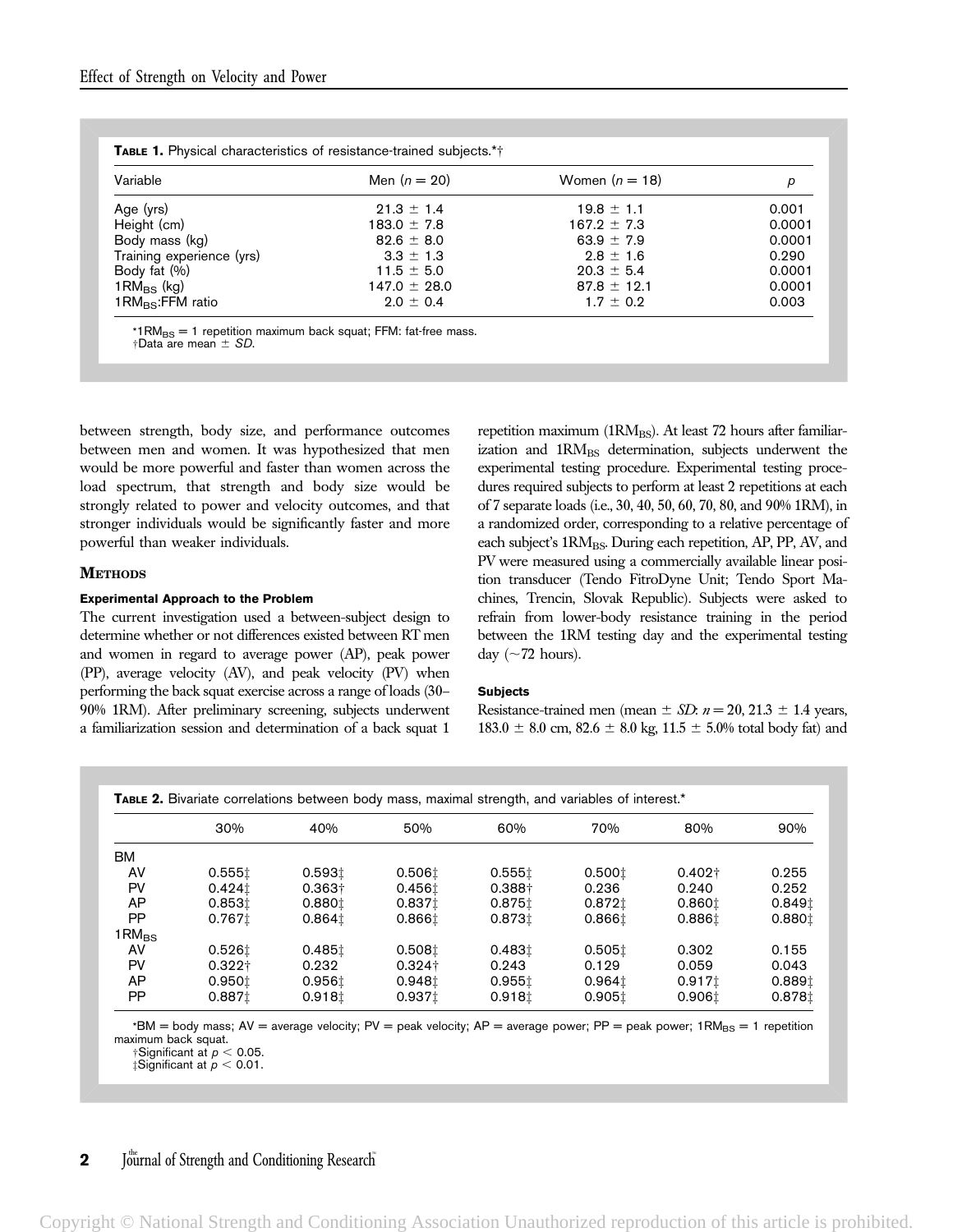women ( $n = 18$ , 19.8  $\pm$  1.1 years, 167.2  $\pm$  7.3 cm, 63.9  $\pm$  7.9 kg,  $20.3 \pm 5.4\%$  total body fat) volunteered to participate in the study. Selection criteria included (a) men and women between the ages of 18 and 30 years; (b) previous or current collegiate/ varsity sport participation; (c) the ability to squat 125% of their body mass; (d) currently training with at least one back squat session per week; (e) no lower-body musculoskeletal injury within 6 months; and  $(f)$  no current nutritional or ergogenic



Figure 1. Absolute comparisons of (A) average power, (B) peak power, (C) average velocity, and (D) peak velocity between men and women during back squat across loads (30, 40, 50, 60, 70, 80, and 90% 1RM) where: (a) represents a load significantly different than all other loads; (b) represents a load significantly different than the load 10% higher; (c) represents a load significantly different than the load 10% lower; and (d) represents a load significantly different than the load 20% higher. In addition, significant sex differences are represented by  $p < 0.05$  and  $\# p < 0.10$ . RM = repetition maximum.

supplement use. Subjects meeting all criteria for participation were informed of the experimental procedures and risks associated with participation and signed an informed consent document. All procedures involving human subjects were approved by the George Mason University Institutional Review Board. Physical characteristics for the subjects  $(n = 38)$  are presented in Table 1.

#### Procedures

Body Composition. At a minimum, subjects were instructed to refrain from exercise, eating, and drinking for at least 2 hours before testing. However, the majority of testing was conducted in the early morning after an overnight fast. On arrival to the laboratory, height and body mass were recorded to the nearest 0.01 cm and 0.02 kg, respectively, using a stadiometer (Detecto, Webb City, MO, USA) and high-precision digital scale (BOD POD; COSMED USA, Inc., Concord, CA, USA) calibrated according to manufacturer guidelines with subject's bare foot. Body composition was then assessed using air-displacement plethysmography (BOD POD, model 2000A; COSMED USA, Inc), which has been validated and highly correlated with hydrostatic weighing (4). Fat and fat-free mass values were determined based on the body densities obtained. Before each testing session, calibration procedures were completed according to the manufacturer guidelines using an empty chamber and a calibrating cylinder of a standard volume (49.55 L). Subjects were instructed to wear a formfitting sports bra (women), spandex shorts, and swim cap, and remove all jewelry, in accordance with standard operating procedures, to reduce air displacement. A trained technician performed BOD POD testing. Test-to-test reliability of performing this body composition assessment in our laboratory has yielded high reliability for body mass ( $r = 1.0$ ), body fat percent ( $r = 0.997$ ), and fat-free mass  $(r = 1.0)$  (8). Previous studies indicate airdisplacement plethysmography to be an accurate and reliable means to assess changes in body composition (9,27,31).

Warm-up. After body composition assessment, subjects completed a supervised, standardized, 10-minute warm-up to enhance safety and reduce the risk of injury. The warm-up consisted of continuous rowing for 4 minutes on a rowing ergometer, which was immediately followed by 12 whole-body dynamic flexibility exercises designed to actively move the ankle, knee, hip, and shoulder joints through a complete range of motion.

One Repetition Maximum Testing (1RM). After the 10-minute dynamic warm-up, 1RM<sub>BS</sub> was assessed using a protocol previously described in Oliver et al. (33). Subjects performed the following warm-up sets at percentages of their estimated 1 repetition maximum (e1RM): 1 set of 3 repetitions followed by 45 seconds' rest ( $1 \times 3 \times 50\%$  e1RM 45 seconds' rest);  $1 \times 3 \times 60\%$  e1RM 45 seconds' rest;  $2 \times 2 \times 70\%$ e1RM 60 seconds' rest;  $1 \times 1 \times 80\%$  e1RM 120 seconds' rest;  $1 \times 1 \times 90\%$  e1RM 150 seconds' rest;  $1 \times 1 \times 95\%$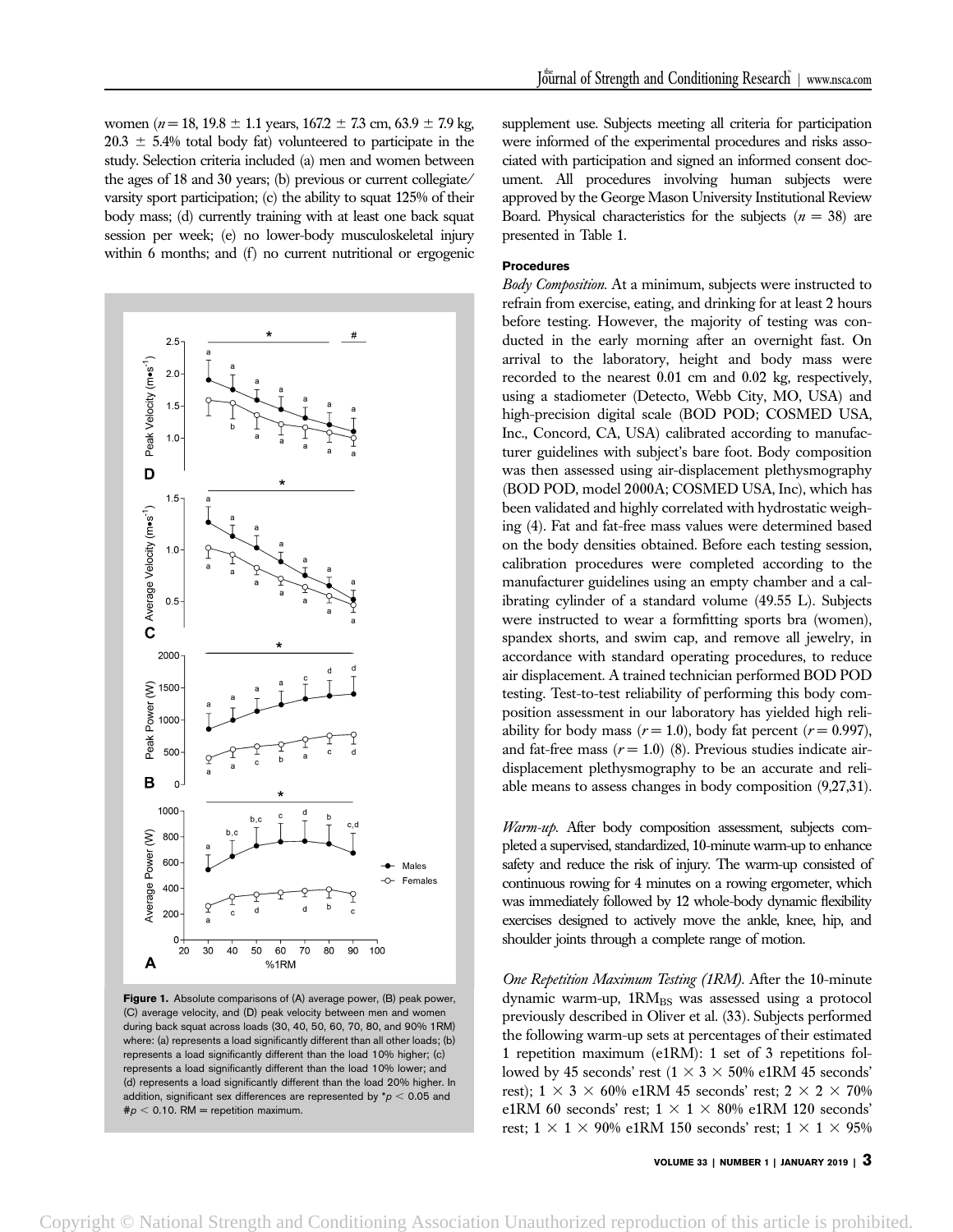

Figure 2. Normalized to body mass (BM) comparisons of A) average power and B) peak power between men and women during back squat across loads (30, 40, 50, 60, 70, 80, 90% 1RM) where: a, represents a load significantly different than all other loads; b, represents a load significantly different than the load 10% higher; c, represents a load significantly different than the load 10% lower; d, represents a load significantly different than the load 20% higher. Additionally, significant sex differences are represented by  $*(p < 0.05)$  and  $#(*p* < 0.10).$ 

e1RM 180 seconds' rest; 100% or greater for 1RM attempts. During testing, subjects were instructed to move the bar as explosively as possible in an attempt to achieve maximal power output (3). Multiple 1RM attempts were permitted and assessment concluded when subjects failed to complete a successful lift within 2 attempts. Weightlifting belts were allowed based on subject preference. Standard Olympic-style barbells and barbell weights were used (Power Lift, Jefferson, IA, USA). A Certified Strength and Conditioning Specialist (NSCA-CSCS) supervised all testing sessions.

Experimental Testing Session. The experimental testing session took place at least 72 hours after familiarization and  $1\text{RM}_{\text{BS}}$ testing. During this session, subjects completed the same dynamic warm-up as the familiarization session followed by a standardized barbell squat warm-up consisting of 1 set of 5 repetitions at both 40 and 60% of  $1\text{RM}_{BS}$ , 1 set of 2 repetitions at 70% of 1RM<sub>BS</sub>, and 1 single repetition at 80% of 1RMBS. Next, in a randomized fashion, subjects completed a single repetition at 7 intensities: 30, 40, 50, 60, 70, 80, and 90% of  $1RM_{BS}$ . Subjects were verbally instructed to perform each repetition "as explosively as possible" before the initiation of the attempt. A timed rest of 120 seconds of rest was taken between each repetition.

4 Journal of Strength and Conditioning Research

Linear Position Transducer. Peak power and AP as well as PV and AV were recorded for each repetition attempt using a commercially available linear position transducer (Tendo FitroDyne; Tendo Sports Machines) attached to the right side of the bar in accordance with the manufacturer's instruction. The reliability of the selected linear position transducer unit has been previously reported in the jump squat and full back squat (18). Furthermore, the validity and reliability of this tool for AV, PV, AP, and PP have been previously reported for back squat (0.922–0.982) and bench press (0.977–0.988) exercises (11).

#### Statistical Analyses

Descriptive data (mean  $\pm$  SD) were computed from the highest value from each intensity for PP, AP, PV, and AV. Data were analyzed using 3 separate models. First, to observe the absolute differences between men and women, velocity and power data were analyzed using a mixed-model (sex  $(2) \times$  load  $(7) \times$  strength  $(2)$ ) repeated-measures analysis of variance (ANOVA). After this analysis, data were normalized to body mass and 1RMBS to observe the differences between men and women relative to body size and strength and analyzed using the same  $(2 \times 7 \times 2)$  mixedmodel repeated-measures ANOVA. In these models, participants were separated into 2 groups (strong vs. weak) based on possessing a  $1RM_{BS}$  above or below the median  $1RM_{BS}$ within their respective sex. Least squares differences post hoc analyses were performed when a significant finding  $(p)$  $\leq$  0.05) or trend ( $\phi \leq$  0.10) was identified. Bivariate (Pearson) correlations were computed to determine significant relationships among variables of interest within pooled data. Cohen's d effect sizes were calculated for significant interactions. All analyses were conducted using the Statistical Package for the Social Sciences (SPSS, Version 24; IBM, Somers, NY, USA).

#### **RESULTS**

Baseline physical characteristics for subjects are presented in Table 1. Within- and between-sex differences in absolute PP, PV, AP, and AV are presented in Figures 1–3, respectively. Bivariate correlations between body mass,  $1RM<sub>BS</sub>$ , and variables of interest are presented in Table 2. Correlations between  $1RM_{BS}$  and power outcomes (PP and AP) were very strong ( $r = 0.887{\text -}0.964$ ,  $p < 0.01$ ). However, correlations between  $1RM_{BS}$  and velocity outcomes (PV and AV) were weaker and more variable. These correlations ranged from nonsignificant and very weak coefficients ( $r = 0.043$ ,  $p > 0.05$ ) to significant and moderate coefficients ( $r = 0.526$ ,  $p < 0.01$ ). The same trend can be seen for correlations between body mass and variables of interest (PP, AP, PV, and AV) (Table 2).

When examining the absolute values for each outcome variable, a main effect of INTENSITY was observed for each of the outcome variables of interest (PP, PV, AP, and AV; all  $p < 0.001$ ). A significant INTENSITY x SEX interaction was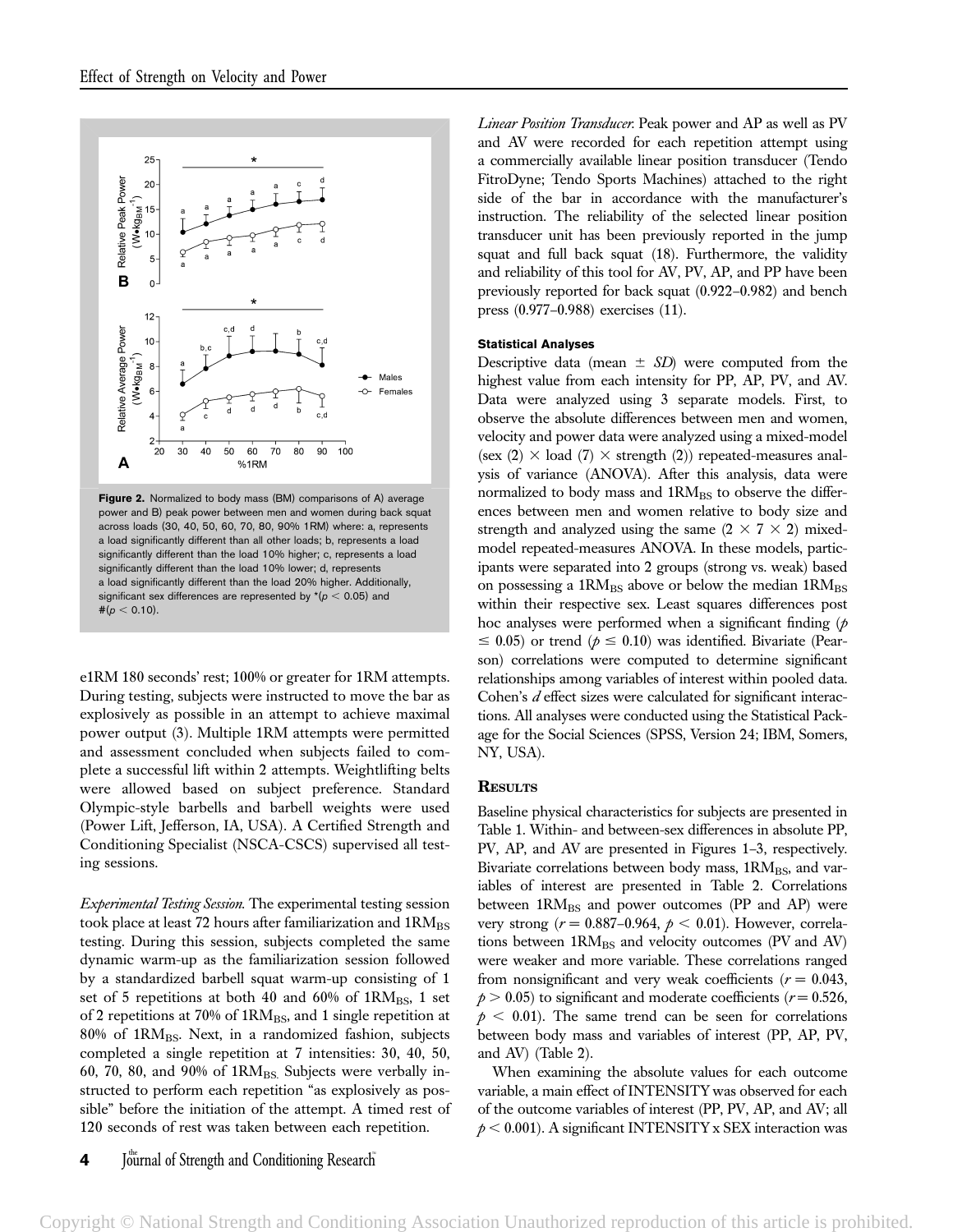

Figure 3. Normalized to one-repetition maximum back squat (1RMBS) comparisons of A) average power and B) peak power between men and women during back squat across loads (30, 40, 50, 60, 70, 80, 90% 1RM) where: a, represents a load significantly different than all other loads; b, represents a load significantly different than the load 10% higher; c, represents a load significantly different than the load 10% lower; d, represents a load significantly different than the load 20% higher. Additionally, significant sex differences are represented by  $*(p < 0.05)$  and  $\#(p < 0.10)$ .

also observed for each of the outcome variables of interest (PP,  $p < 0.001$ ; PV,  $p = 0.013$ ; AP,  $p < 0.001$ ; and AV,  $p <$ 0.001). However, no interaction was observed with STRENGTH in any of the outcome variables (PP,  $p =$ 0.818; PV,  $p = 0.169$ ; AP,  $p = 0.366$ ; and AV,  $p = 0.205$ ). Men produced higher absolute PP  $(d=2.36, \text{large})$ , AP  $(d=$ 2.87, large), PV ( $d = 0.61$ , moderate), and AV ( $d = 0.62$ , moderate) than women across all loads (Figure 1). Peak power increased and velocity (both PV and AV) decreased, almost linearly, across all intensities, irrespective of sex (Figure 1B–D). For men, AP increased up to  $60\%$  1RM<sub>BS</sub>, before a plateau was observed, followed by a decrease at 90% 1RM<sub>BS</sub>. Although a similar plateau was observed in women, fewer significant differences were observed among intensities (Figure 1A).

When normalized for body mass, a main effect of INTENSITY was observed for PP and AP ( $p < 0.001$ ) and a significant INTENSITY  $\times$  SEX interaction was observed for AP ( $p = 0.006$ ; Figure 2A) and PP ( $p = 0.051$ ; Figure 2B). No interaction with STRENGTH was observed for PP or AP ( $p = 0.136$  and  $p = 0.305$ , respectively). Men produced significantly higher PP ( $d = 1.67$ , large) and AP ( $d = 2.25$ , large) than women at all loads (all  $p < 0.001$ ; Figure 2). For both men and women, PP increased in a linear fashion across all loads. Similar to that observed in absolute AP,

AP relative to body mass increased up to  $60\%$  1RM<sub>BS</sub>, when a plateau was observed, then decreasing from 80 to 90% 1RMBS. For women, a similar trend was observed with AP increasing to  $70\%$  1RM<sub>BS</sub> and decreasing from 80 to 90% 1RM<sub>BS</sub>, again with fewer differences among intensities.

When normalized for  $1RM_{BS}$  (Figure 3), a significant main effect of INTENSITY was observed for PP and AP (both  $p = 0.001$ ; Figure 3) with a significant INTENSITY  $\times$  STRONG interaction for PP ( $p = 0.003$ ) but not AP ( $p =$ 0.067), although the latter approached significance. No significant INTENSITY  $\times$  SEX interaction was observed for PP ( $p = 0.242$ ) or AP ( $p = 0.099$ ). Regardless of sex, those above the median  $1RM_{BS}$  produced lower PP, but only at higher loads: 60% 1RM<sub>BS</sub> ( $p = 0.047$ ,  $d = 0.63$ , moderate), 70% 1RM<sub>BS</sub> ( $p = 0.087$ ,  $d = 0.59$ , small), 80% 1RM<sub>BS</sub> ( $p =$ 0.030,  $d = 0.76$ , moderate), and 90% 1RM<sub>BS</sub> ( $p = 0.069$ ,  $d =$ 0.64, moderate).

#### **DISCUSSION**

The purpose of the current study was to examine sex differences in PP, AP, PV, and AV across a spectrum of loads (30, 40, 50, 60, 70, 80, and 90%  $1RM_{BS}$ ) in the freeform back squat exercise. The main findings were that men produced higher absolute PP, AP, PV, and AV across all loads used in this experiment (Figure 1). Sex differences in PP and AP seemed to be strongly related to body mass and 1RMBS, whereas differences in PV and AV showed only low to moderate correlations with BW and 1RMBS (Table 2). Further support of the strong association between power output and  $1\text{RM}_{\text{BS}}$  can be seen when data are normalized to  $1\text{RM}_{\text{BS}}$ whereby the differences between men and women subside (Figure 3). The moderate significant relationships between velocity and both BW and 1RMBS were observed at lower intensities, whereas higher intensities showed nonsignificant relationships. These data indicate that strength and body mass may contribute to differences in velocity at lower loads, but not when intensity is  $>70\%$  1RM<sub>BS</sub>.

The current finding of sex differences in power during the back squat is in support of previously published work, which has demonstrated that men produce greater power outputs in weightlifting exercises (10), the deadlift (19), the Wingate (38), and other explosive exercises (37). In a similar population, Jones et al. (19) demonstrated that men were significantly faster and more powerful during the barbell deadlift across a range of loads (30, 60, and 90% 1RM). Furthermore, Thomas et al. (37) reported that men were significantly more powerful during the squat jump and high pull at loads ranging from 30 to 70% 1RM. In both investigations, authors reported that men had higher 1RM in the exercise being tested, which supports the finding that strength is strongly associated with power-production capability.

In the current investigation, men produced greater power than women at all loads. When normalized for body mass, these differences subsisted for PP and AP, evidenced by a significant LOAD  $\times$  SEX interaction. However, when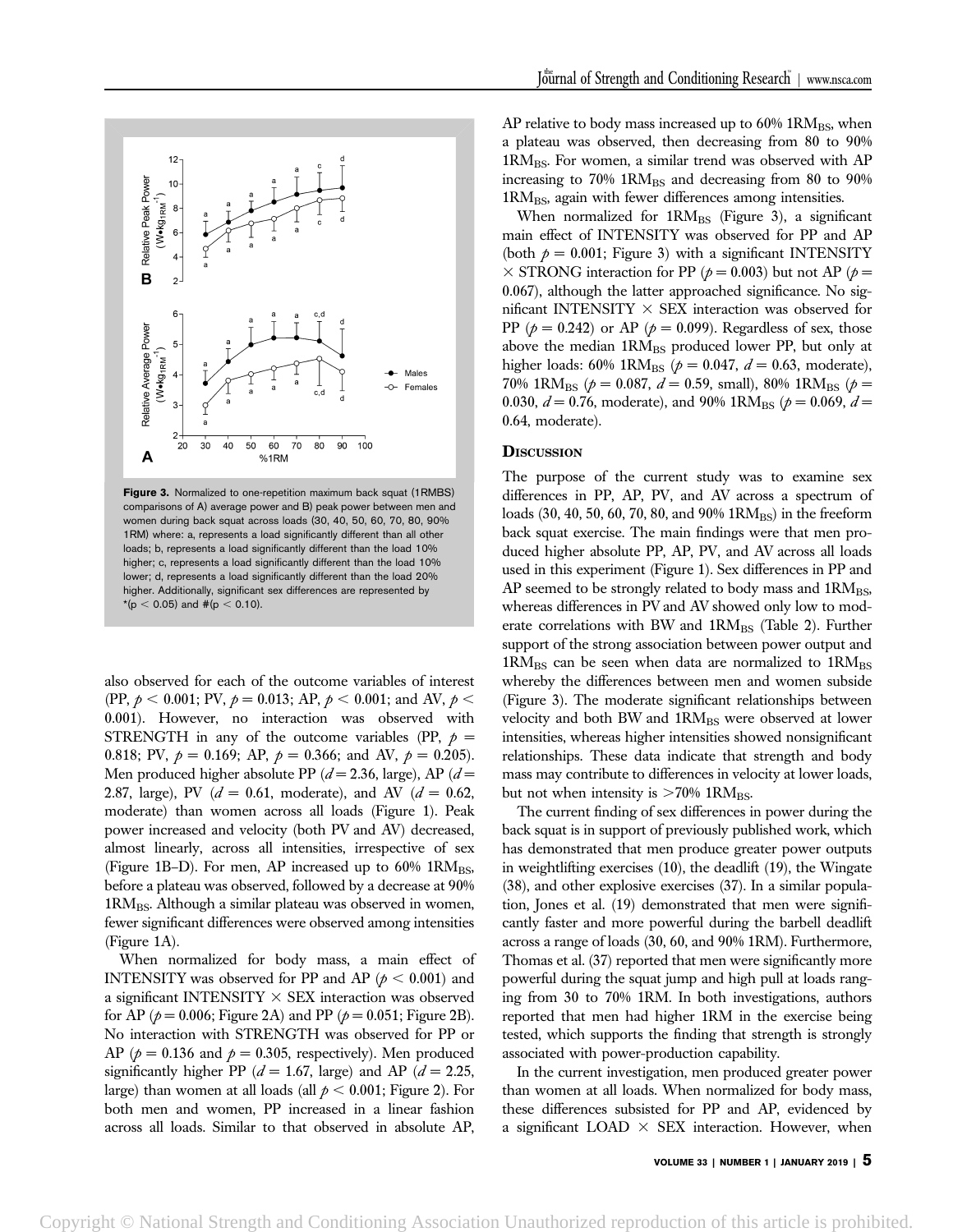power output data were normalized to 1RMBS, no differences were observed in PP or AP. This finding supports previous literature that reported maximal power production to be strongly associated with maximal strength (1,3,5,16,21,23,24,26,28,35,36). Evidence of said relationship has been reported in cross-sectional studies (1,5,21,23,35,36) where stronger athletes have higher power outputs than weaker athletes and in longitudinal studies where an increase in maximal power production is observed concomitantly with an increase in maximal strength (3,16,24,26,28).

Although strength is an important determinant of power production, it is unlikely that all athletes should focus on maximal strength training as a means to augment power production. In fact, those who possess a high capacity for maximal force production may experience diminished power adaptation after a period of heavy strength training due to a reduced magnitude of strength gains experienced compared to those with a lower capacity for force production (7,22). Furthermore, adaptations in those individuals after strength training will likely be velocity-specific in that the high forces and low velocities will be affected to a greater degree than low forces and high velocities (15,17,29,30). Velocity-based training has been shown as an effective alternative to traditional loading paradigms (13,16), and has been suggested as an appropriate method to predict 1RM or monitor training load (12,13). In the current study, the strongest correlations between 1RM and velocity occurred at loads less than or equal to 70% 1RM. The higher 1RM of men compared with women is consistent with previous work in this area (19,37), and may in part explain the sex differences in velocity. Cumulatively, these findings suggest that weaker individuals may benefit from a period of maximal strength training to increase velocity-production capabilities.

An important factor to consider when comparing velocity or power outcome variables from different investigations is the methodology used to quantify collected data. In the current investigation, a single commercially available linear position transducer was used, which has previously been established as a reliable and valid method of kinetic and kinematic data collection (18). However, the use of a single linear position transducer has been questioned (6). Although utilization of a force platform in conjunction with multiple linear position transducers is considered the criterion method, these systems are cost-prohibitive and less common in the practitioner setting. By contrast, a single linear position transducer is relatively inexpensive and largely accessible to strength and conditioning practitioners, who widely use this tool as a method to track adaptations and prescribe training intensities (2,32).

The current investigation sought to examine differences in back squat performance across a range of loads in RT men and women. The main finding was that men produce significantly higher peak and average power and velocity across all relative loads in the back squat. Although correlations indicate that both body mass and maximal strength are highly associated with power production at all loads, normalization of data to body mass resulted in the subsistence of significant differences between men and women, whereas the normalization to  $1\text{RM}_{\text{BS}}$  diminished such differences. In all, these findings suggest that  $1\text{RM}_{\text{BS}}$ is an important determinant of an athlete's powerproduction capability. The present findings suggest that differences in maximal power-production capability can be attributed to maximal strength capacity rather than biological sex.

#### PRACTICAL APPLICATIONS

These data suggest that differences in power production are strongly related to maximal strength, irrespective of sex. Therefore, weaker men and women may benefit more from maximal strength training than stronger men and women, who are likely closer to their maximal strength level. Furthermore, the finding that strength is an important determinant of power production may offer utility for strength and conditioning practitioners. Given that power production is highly associated with athletic success (division of play and starting status), weaker individuals may benefit most from training to increase overall strength to augment power-production capabilities.

#### **REFERENCES**

- 1. Baker, D and Nance, S. The relation between strength and power in professional rugby league players. J Strength Cond Res 13: 224-229, 1999.
- 2. Banyard, HG, Nosaka, K, Sato, K, and Haff, GG. Validity of various methods for determining velocity, force, and power in the back squat. Int J Sports Physiol Perform 12: 1170-1176, 2017.
- 3. Behm, DG and Sale, DG. Intended rather than actual movement velocity determines velocity-specific training response. J Appl Physiol 74: 359–368, 1993.
- 4. Biaggi, RR, Vollman, MW, Nies, MA, Brener, CE, Flakoll, PJ, Levenhagen, DK, et al. Comparison of air-displacement plethysmography with hydrostatic weighing and bioelectrical impedance analysis for the assessment of body composition in healthy adults. Am J Clin Nutr 69: 898-903, 1999.
- 5. Carlock, JM, Smith, SL, Hartman, MJ, Morris, RT, Ciroslan, DA, Pierce, KC, et al. The relationship between vertical jump power estimates and weightlifting ability: A field-test approach. J Strength Cond Res 18: 534-539, 2004.
- 6. Cormie, P, McBride, JM, and McCaulley, GO. Validation of power measurement techniques in dynamic lower body resistance exercises. J Appl Biomech 23: 103–118, 2007.
- 7. Cormie, P, McGuigan, MR, and Newton, RU. Developing maximal neuromuscular power. Sports Med 41: 17–38, 2011.
- 8. Fields, JB, Metoyer, CJ, Casey, JC, Esco, MR, Jagim, AR, and Jones, MT. Comparison of body composition variables across a large sample of NCAA women athletes from six competitive sports. J Strength Cond Res 32: 2452–2457, 2018.
- 9. Frisard, MI, Greenway, FL, and DeLany, JP. Comparison of methods to assess body composition changes during a period of weight loss. Obes Res 13: 845–854, 2005.
- 10. Garhammer, J. A comparison of maximal power outputs between elite male and female weightlifters in competition. Int J Sport Biomech 7: 3–11, 1991.

6 Journal of Strength and Conditioning Research